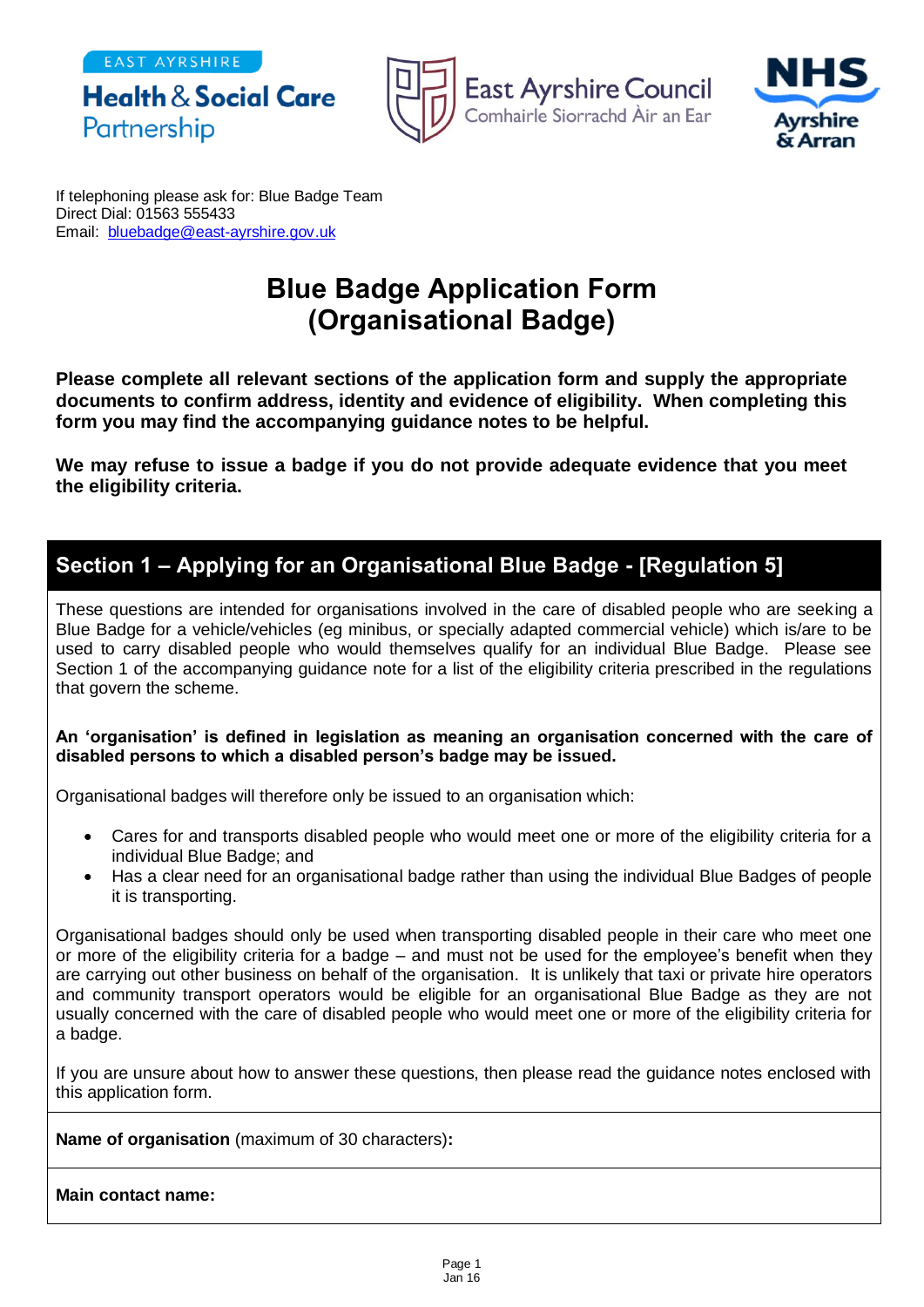| <b>Address:</b>                                                                                                                                                                                                      |                                    |                                                |
|----------------------------------------------------------------------------------------------------------------------------------------------------------------------------------------------------------------------|------------------------------------|------------------------------------------------|
|                                                                                                                                                                                                                      |                                    |                                                |
|                                                                                                                                                                                                                      |                                    |                                                |
| Postcode:                                                                                                                                                                                                            |                                    |                                                |
| Telephone:                                                                                                                                                                                                           |                                    |                                                |
| Email:                                                                                                                                                                                                               |                                    |                                                |
| <b>Organisation logo</b><br>You need to supply the company logo of your organisation if you are applying for an organisational badge.                                                                                |                                    |                                                |
| Does your organisation care for disabled people who would themselves qualify for an individual<br>Blue Badge? See Section 1 of the accompanying guidance note for a list of the eligibility criteria.<br>No:<br>Yes: |                                    |                                                |
| If YES, please give details of the nature of this care:                                                                                                                                                              |                                    |                                                |
|                                                                                                                                                                                                                      |                                    |                                                |
| As part of that care, does your organisation provide them with transportation?                                                                                                                                       |                                    |                                                |
| No:<br>Yes:                                                                                                                                                                                                          |                                    |                                                |
| If YES, please give details of the types of vehicles in which you wish to use the badge, their vehicle<br>registration number and how often they are used to transport disabled people:                              |                                    |                                                |
| Type of vehicle                                                                                                                                                                                                      | <b>Vehicle Registration Number</b> | Frequency used to<br>transport disabled people |
|                                                                                                                                                                                                                      |                                    |                                                |
|                                                                                                                                                                                                                      |                                    |                                                |
|                                                                                                                                                                                                                      |                                    |                                                |
|                                                                                                                                                                                                                      |                                    |                                                |
|                                                                                                                                                                                                                      |                                    |                                                |
|                                                                                                                                                                                                                      |                                    |                                                |
|                                                                                                                                                                                                                      |                                    |                                                |
| Are any of your vehicles licensed under the Disabled Passenger Vehicle (DPV) taxation class?                                                                                                                         |                                    |                                                |
| No:<br>Yes:                                                                                                                                                                                                          |                                    |                                                |
| If YES, please give details and attach a photocopy of the tax disc(s) to this application:                                                                                                                           |                                    |                                                |
|                                                                                                                                                                                                                      |                                    |                                                |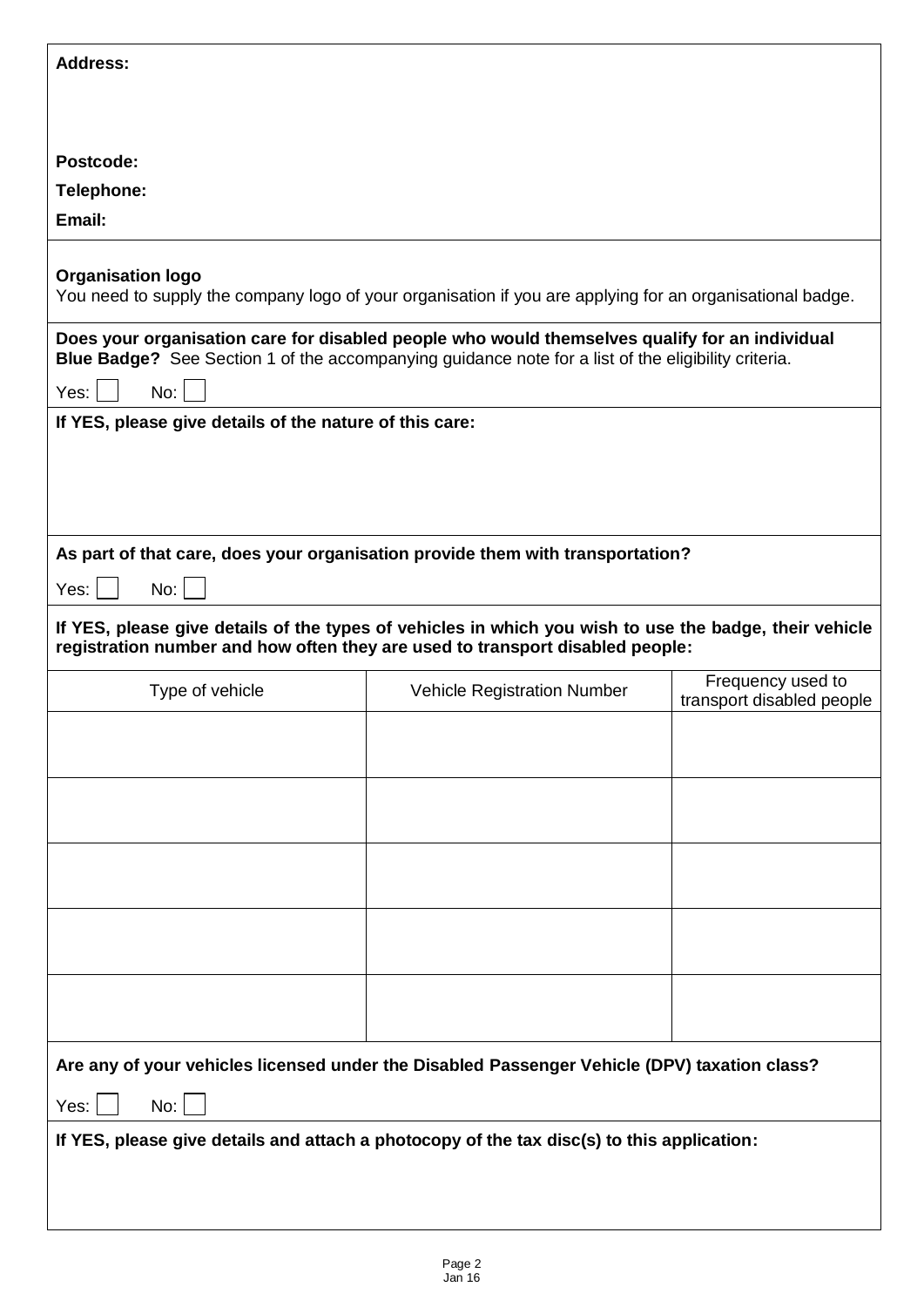| How many disabled people are in the care of your organisation?                                                                                                                                        |                                                  |  |  |
|-------------------------------------------------------------------------------------------------------------------------------------------------------------------------------------------------------|--------------------------------------------------|--|--|
| : people                                                                                                                                                                                              |                                                  |  |  |
| How many of these people are already in receipt of a Blue Badge as individuals?                                                                                                                       |                                                  |  |  |
| : people                                                                                                                                                                                              |                                                  |  |  |
| How many of these people do you estimate would be eligible to receive a Blue Badge if they applied<br>as individuals (see description of eligible disabled people in the accompanying guidance note)? |                                                  |  |  |
| : people                                                                                                                                                                                              |                                                  |  |  |
| <b>Charity Number of your organisation:</b><br>(if applicable)                                                                                                                                        |                                                  |  |  |
| Please describe why your organisation is applying for a Blue Badge and the types of trips it will be<br>used for:                                                                                     |                                                  |  |  |
|                                                                                                                                                                                                       |                                                  |  |  |
|                                                                                                                                                                                                       |                                                  |  |  |
|                                                                                                                                                                                                       |                                                  |  |  |
| How often do you envisage your organisation will use the Blue Badge?                                                                                                                                  |                                                  |  |  |
|                                                                                                                                                                                                       |                                                  |  |  |
| If you already have an organisational Blue Badge:                                                                                                                                                     |                                                  |  |  |
| What is the serial number on the current badge(s)?                                                                                                                                                    | What is the expiry date of the current badge(s)? |  |  |
|                                                                                                                                                                                                       |                                                  |  |  |
|                                                                                                                                                                                                       |                                                  |  |  |
|                                                                                                                                                                                                       |                                                  |  |  |
|                                                                                                                                                                                                       |                                                  |  |  |
|                                                                                                                                                                                                       |                                                  |  |  |
|                                                                                                                                                                                                       |                                                  |  |  |
| How many organisational badges are you applying for?                                                                                                                                                  |                                                  |  |  |
| (Please note that your organisation will be required to<br>pay the badge issue fee for each Organisational Badge that is issued)                                                                      |                                                  |  |  |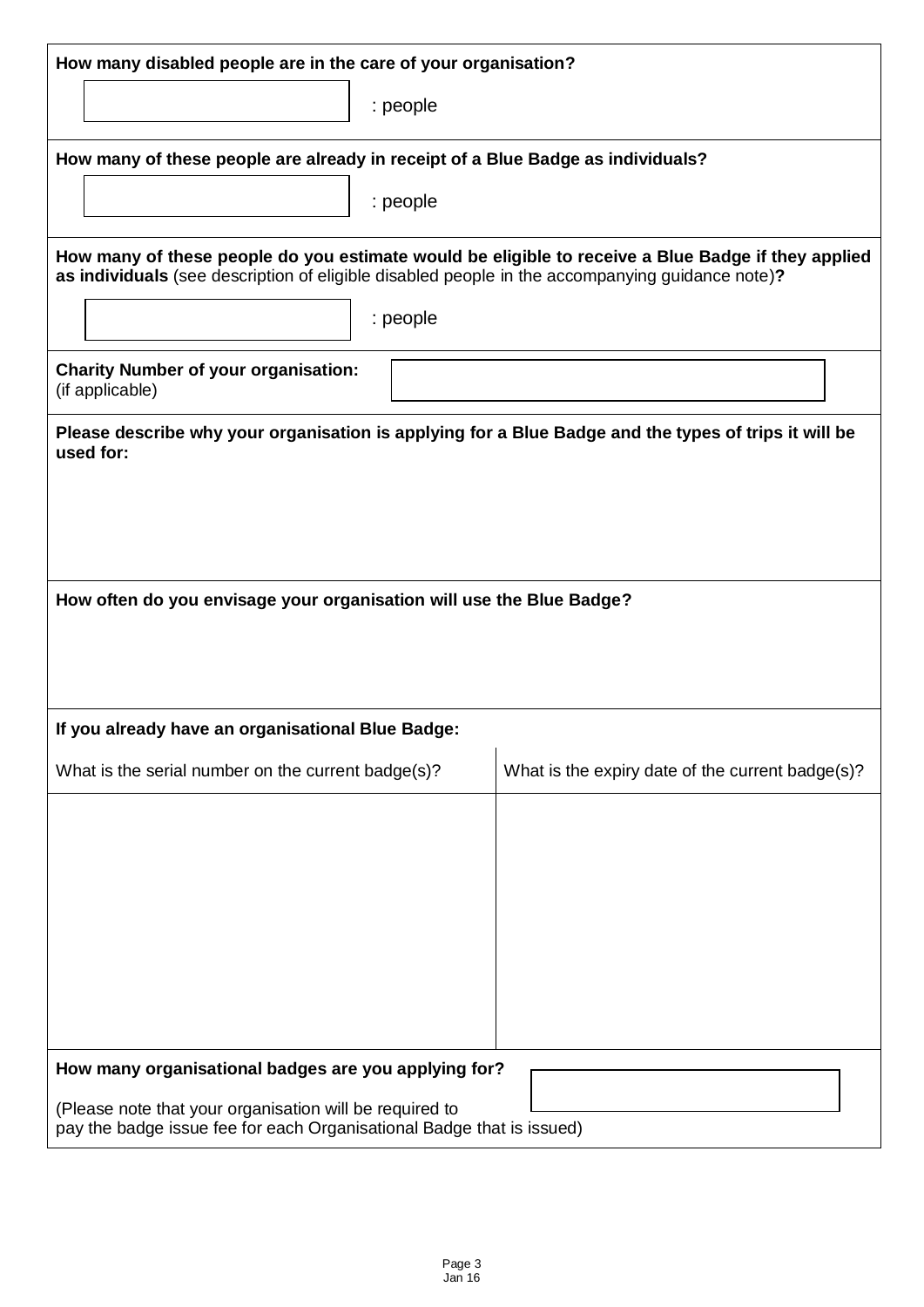#### **Badge issue fee** (where applicable)

£20.00 payment will only be taken if your application for a Blue Badge is successful. You will only be issued with a Blue Badge once your payment has been received. You can pay for the badge on collection or by debit card via the telephone if you wish your badge posted to you.

## **Section 2 – Declarations and signatures**

These questions are intended to be answered by organisations applying for a Blue Badge

## **2a) Mandatory declarations about the information you have provided and the application process**

- Please read the following declarations thoroughly.
- Please tick all relevant boxes to indicate that you have read and understood each declaration.
- Not ticking one of these declarations may mean we are unable to issue you with a Blue Badge.
- Providing fraudulent information may result in prosecution and a fine.

All documents relating to this application will be dealt with in line with the General Data Protection Regulation and the Data Protection Act 2018 and may be shared within the local authority, with other local authorities, Police Scotland, parking enforcement officers and other Government agencies to detect and prevent fraud. Any medical information that you have supplied to support this application is deemed, under the General Data Protection Regulation, to be "special category data" and will only be disclosed to third parties as necessary for the operation and administration of the Blue Badge scheme, and to other Government Departments or agencies, to validate proof of entitlement or as otherwise required by law.

#### **Declarations to be completed by all organisational applicants**

I confirm that, as far as I know, the details I have provided are complete and accurate. I realise that you may take action against me if I have provided false information in this application form.

I understand that I must promptly inform my local authority of any changes that may affect the organisation's entitlement to a badge.

## **Declarations to be completed by all organisational applicants**

I confirm that I am authorised to represent the organisation and that the organisation is concerned with the care of disabled people.

I understand that, if the application is successful, the badge(s) will only be used when transporting disabled people and that the organisation must use the badge(s) in accordance with the rules of the scheme.

## **2b) Checklist of documents you may need to enclose**

#### **Organisational Badge**

A photocopy of the tax discs for any vehicles registered under the Disabled Passenger Vehicle (DPV) class.

Your organisation's logo.

# **2c) Your signature against the declarations in Section 2a and 2b**